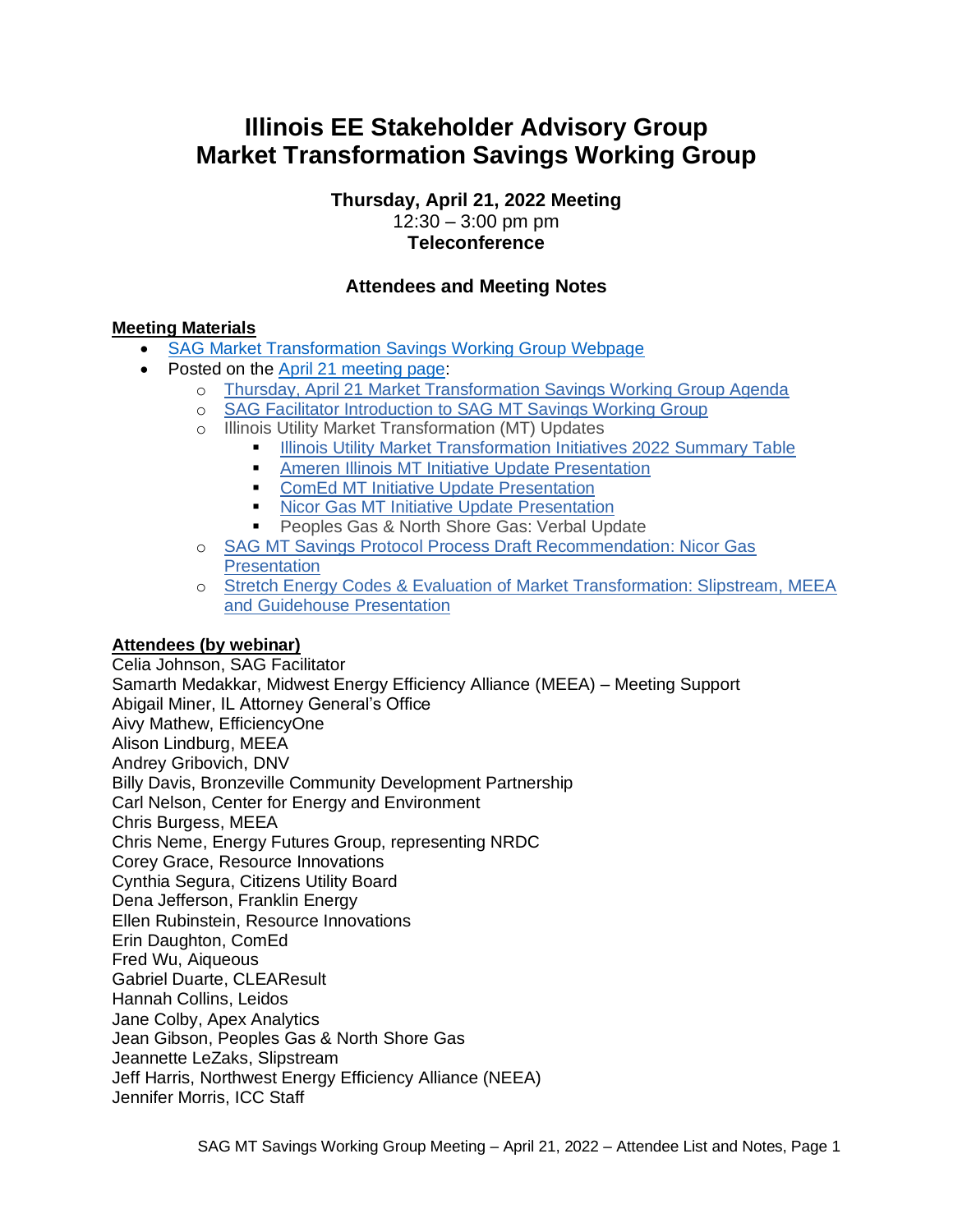Jim Fay, ComEd Jim Jerozal, Nicor Gas John Davis, PSD Consulting John Lavallee, Leidos Kegan Daugherty, Resource Innovations Keith Downes, Ecometric Consulting Kevin Grabner, Guidehouse Kirsten Millar, Virtual Peaker Michelle Thorsell, MEEA Maddie Johnston, MEEA Maddie Koolbeck, Slipstream Mark Szczygiel, Nicor Gas Mark Milby, ComEd Martha White, Nicor Gas Matt Armstrong, Ameren Illinois Michael Pittman, Ameren Illinois Molly Graham, MEEA Molly Lunn, ComEd Patricia Plympton, Guidehouse Paul Wasmund, Opinion Dynamics Ram Dharmarajan, Gas Technology Institute Randy Opdyke, Nicor Gas Rick Tonielli, ComEd Rita Siong, Resource Innovations Ryan Kelly, EfficiencyOne Saranya Gunasingh, Slipstream Scott Allen, Citizens Utility Board Seth Craigo-Snell, SCS Analytics Shannon Kahl, ILLUME Stacey Paradis, MEEA Stefan Johnson, Guidehouse Stu Slote, Guidehouse Ted Weaver, First Tracks Consulting, on behalf of Nicor Gas Thomas Manjarres, Peoples Gas & North Shore Gas Vincent Gutierrez, ComEd Wayne Leonard, Guidehouse Zachary Froio, Applied Energy Group

## **Opening & Introductions**

*Celia Johnson, SAG Facilitator*

Purpose of meeting:

- 1. For Illinois utilities to provide a status update on current Illinois market transformation (MT) initiatives in progress in 2022;
- 2. For Nicor Gas to present a proposed market transformation savings protocol process for discuss MT initiatives; and
- 3. For Slipstream, MEEA, and Guidehouse to present an update on the Code Advancement Energy Stretch Codes Initiative.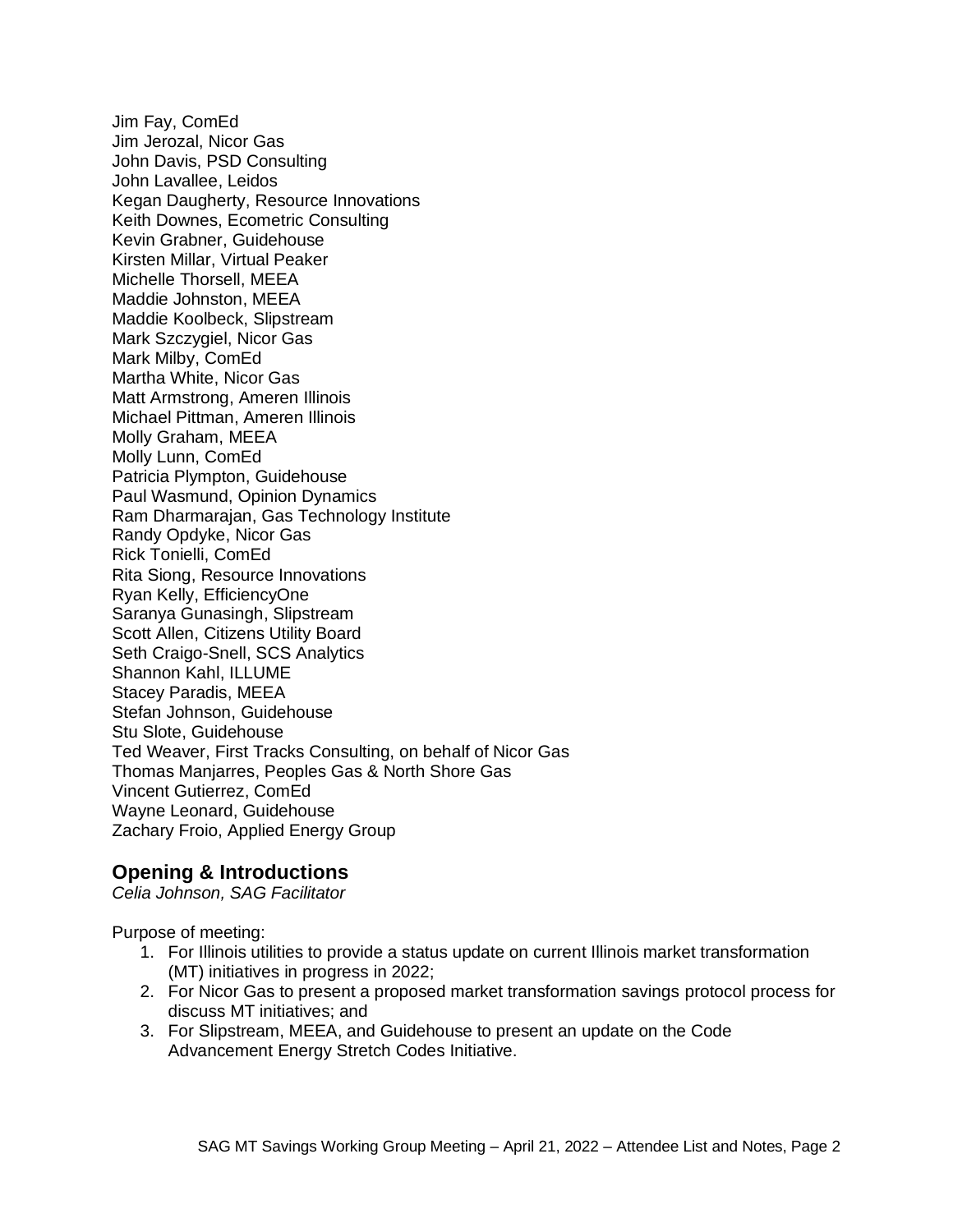Introduction to MT Savings Working Group

- Purpose: To provide a forum for utilities and stakeholders to discuss Illinois market transformation (MT) initiatives, and the data/approach to use for savings from specific MT initiatives
- Working Group Website: [https://www.ilsag.info/mt\\_savings\\_working\\_group/](https://www.ilsag.info/mt_savings_working_group/)
- Background: Working Group est. in 2019 to reach agreement on a framework for MT savings, which was included in IL-TRM Version 8.0; meetings in recent years focused on discussing open MT policy issues and progress updates on utility MT initiatives
- If there are changes proposed to IL-TRM Attachment C for IL-TRM Version 11.0, edits need to be discussed and approved by this Working Group
- To be included in IL-TRM Version 11.0, the Working Group must send the final IL-TRM Attachment C to the IL-TRM Administrator (VEIC) by Wed. Aug. 3 (for Aug. 5 IL-TRM deliverable)
- If the August deadline cannot be met, the final opportunity to include edits to Attachment C in the IL-TRM is submittal by Wed. Sept. 7 (to meet the final Sept. 9 IL-TRM deliverable)
- 2022 Working Group Goals:
	- $\circ$  1. Provide a forum for utilities to update interested stakeholders on the progress of market transformation initiatives
	- o 2. Discuss and finalize proposed edits to IL-TRM Attachment C
	- $\circ$  3. Discuss, and if possible, reach agreement on how utilities may claim savings from market transformation initiatives
	- $\circ$  4. Provide a forum for stakeholders to raise market transformation ideas for consideration by Illinois utilities

#### **Discussion**

*[Erin Daughton] We're thinking about edits to existing text of Attachment C, but MT specific write ups – thinking those would be an attachment to Attachment C.* 

*[Celia Johnson] Agreed.*

*[Jim Fay] What is the deadline for edits?*

*[Jennifer Morris] Aug 3rd is when the final version would be submitted to VEIC.* 

*[Celia Johnson] I suggest early June to provide time to review and discuss in the Working Group.* 

## **Status Update on Current Illinois MT Initiatives**

*Utility Representatives* 

[Illinois Utility Market Transformation Initiatives 2022 Summary Table](https://nam12.safelinks.protection.outlook.com/?url=https%3A%2F%2Filsag.s3.amazonaws.com%2FIllinois-Utility-MT-Initiative-2022-Summary-Table_4-18-2022-1.pdf&data=05%7C01%7Csmedakkar%40mwalliance.org%7C6d8ebfc872224a4227b308da23ab37e5%7C49f1a1df61ff488fa735778738e1a9f4%7C0%7C0%7C637861516586672225%7CUnknown%7CTWFpbGZsb3d8eyJWIjoiMC4wLjAwMDAiLCJQIjoiV2luMzIiLCJBTiI6Ik1haWwiLCJXVCI6Mn0%3D%7C0%7C%7C%7C&sdata=Qxog2tc2s1YDpqn1BpGv%2FrofuzjP6iUtP7hKxh1TsZA%3D&reserved=0)

#### **Ameren Illinois Update**

• We looked for an initiative that offers significant energy savings with low adoption. Something we could get specific and tailor to our service territory. We landed on LLLC for 2022. Recent studies (NEEA) show significant savings from LLLCs when you do a 1 to 1 replacement, at less cost. Connective lighting comprises less than 1% of luminaires in the US. Bring lasting change to the market.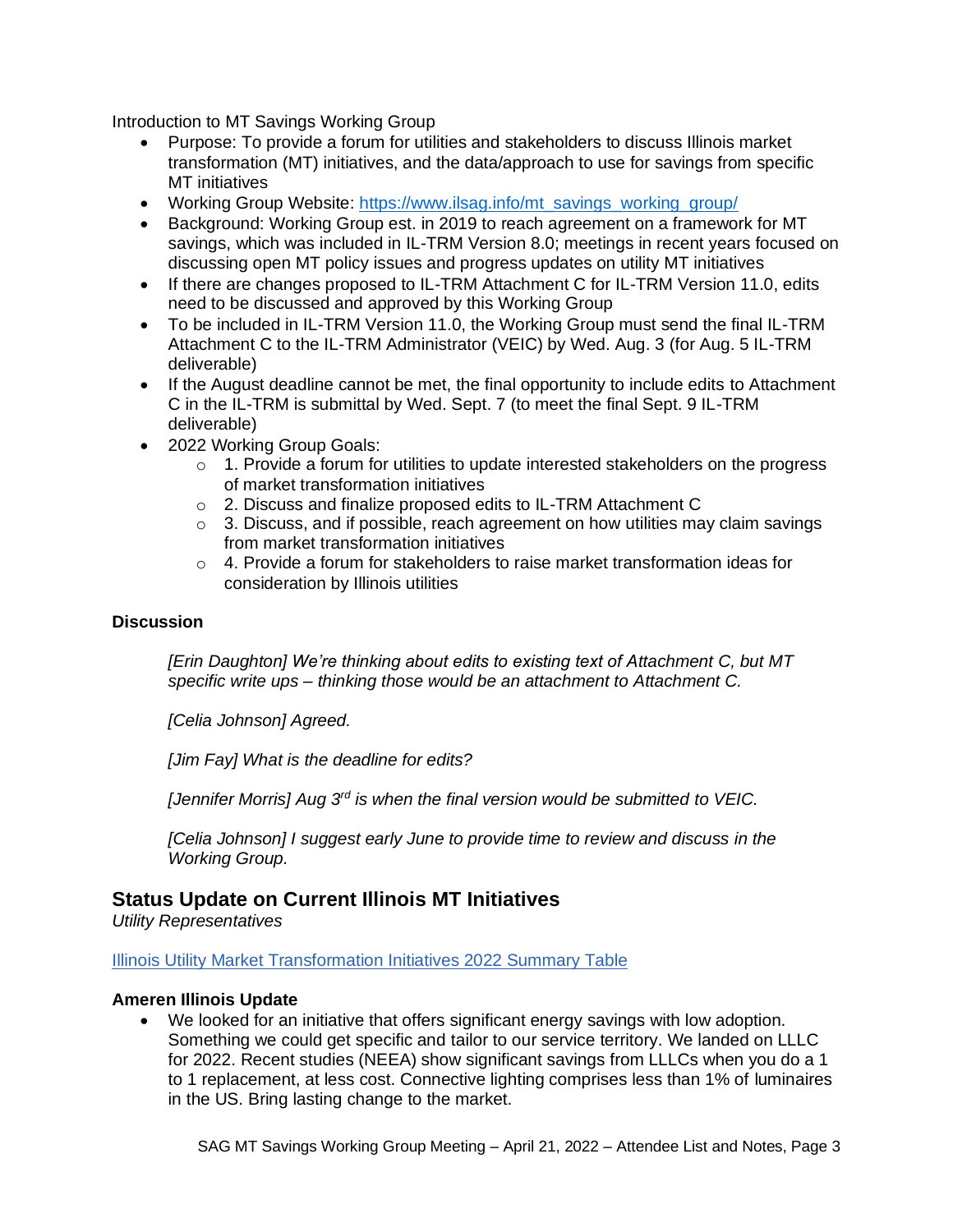- We did a brief survey and identified barriers. Identified tactics to target market barriers.
- Update on completed activities and future plans
- Program ally training targeting two trainings this year
- In 2021, we partnered with Nicor and ComEd to do a market characterization study on advanced windows. In 2022, Ameren will continue to explore partnering with ComEd and Nicor to do a market characterization study.

*[Jim Fay] Do you have an evaluation plan completed for LLLC?*

*[Michael Pittman] It's still in draft format.* 

*[Chris Neme] Is your intention to develop a MT savings claim process and claims savings for advancing LLLC adoption through that process? Is Ameren also rebating products through resource acquisition (RA) strategy? How does this work with MT?* 

*[Michael Pittman] We will be counting RA savings because we are working hand in hand with NLC contractors, but the idea is to do other activities to ensure no double counting.* 

*[Chris Neme] But you will also want to count market effects over and above the savings that would have resulted from RA rebates. You just have to get approved a protocol for what that will look like. Does this kind of approach make sense to ComEd as well? Any value to integrating efforts?*

*[Jim Fay] We're looking at it. Interested, but we haven't moved forward with anything yet.* 

[Jim Fay] In the evaluation report, is the market effects included? Will evaluation *determine the savings for those market effects?*

*[Michael Pittman] Yes, we will follow up.*

• Future Working Group Discussion- Luminaire Level Lighting Controls: November presentation on Natural Market Baseline and savings protocols.

#### **ComEd Update**

- Our first large dip into the MT pool has been the ENERGY STAR Retail Products Program (ESRPP), attempting to drive efficiency for various appliances across the country. ComEd following the lead of other utilities. Joined in 2020. Currently providing assessment for top loading washers, fridges, etc.
- We also working toward a MT initiative around stretch codes and BPS. CEJA specified CDB to develop stretch codes by the end of 2023. To get ahead of this, working with gas utilities, Guidehouse and Slipstream to get process for evaluation in advance. Paving the way for munis to be aware and utilities available to support effort to adopt code and help the customers comply with it. Wide variety of resources to support. Currently working on development of an evaluation pathways document.
- Exploring additional MT opportunities thin triple windows, glazing systems for commercial buildings, other measures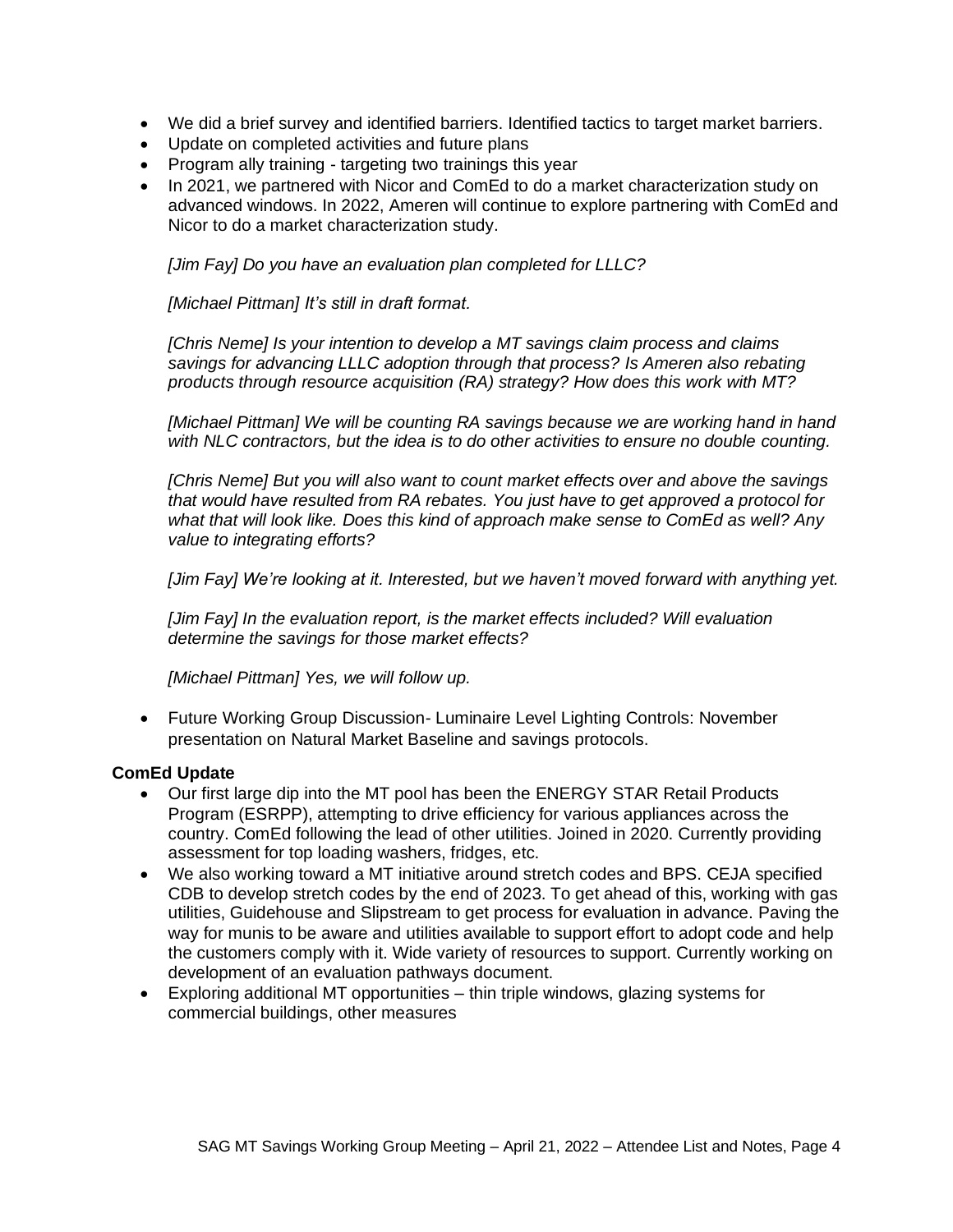*[Chris Neme] What is the timeline?*

*[Rick Tonielli] Over the next few months. Final reports for research coming soon. Electric side, glazing seems more favorable. Next step is deciding to move forward.*

#### **Nicor Gas Update**

- MT can't really be done alone collaborating with other utilities is important.
- How to work together speaking with manufactures about technologies and leverage funds as a group with a common story to move the market.
- These are critical as best practices to influence the market.
- Initiatives shown here are in early adoption phase.
- Thin Triple Windows: Presented an update last July; performed research with NEEA. Right now, advanced windows are 1-2% of the market in the U.S. Good history of single pane to double pane that demonstrates opportunities. We've already started working to get consensus on savings protocols; engaging with a coalition to support windows. Engaged with manufactures of these advanced windows; great opportunity for gas and electric to work together and move the market.
- Code advancement: Did a lot of research last cycle; working towards consensus on NMB; evaluation; quantify savings; to get to a savings protocol for measuring and implementation.
- Efficient rooftop units: Emerging tech pipeline. Engaged with big box stores lots of barriers; related to condensation management; collaborating with NEEA. Managing in cold climate. Conducting quantitative research to understand potential for initiative and we can develop what might be good intervention strategies related to logic model and inputs for the NMB.
- Gas heat pumps: Emerging tech pipeline. Pilots done in IL. Next gen tech for space and water heating. Working with 14 utilities – through our voice, opportunity to accelerate codes certs and standards. Leveraging funds to get market research in our territory and us to build awareness and offer customers new incentives to improve efficiency beyond what's available today.
- Secondary glazing systems: Early market research understand potential and awareness and challenges.
- Advanced windows: Draft logic model; looking at where we are in developing NMB; additional data needs to evaluate needs. Unit savings already in the TRM. We haven't started the theory-based evaluation. How do you measure units.

*[Jim Fay] Where will you put an evaluation plan in the sequence of activities?*

*[Randy Opdyke] Falls under theory-based evaluation. Michael was speaking about this for LLLC; that will fall into here for codes.*

*[Chris Neme] Have you made a definite determination that all of these are best fit for MT approach as opposed RA approach?*

*[Randy Opdyke] Early stages for some of these. As for as logic model, we have to think about this from a market perspective, but for windows it might be too early. This doesn't mean that these won't fall back to RA or influencing market may have RA pathway but will be determined in theory-based evaluation.*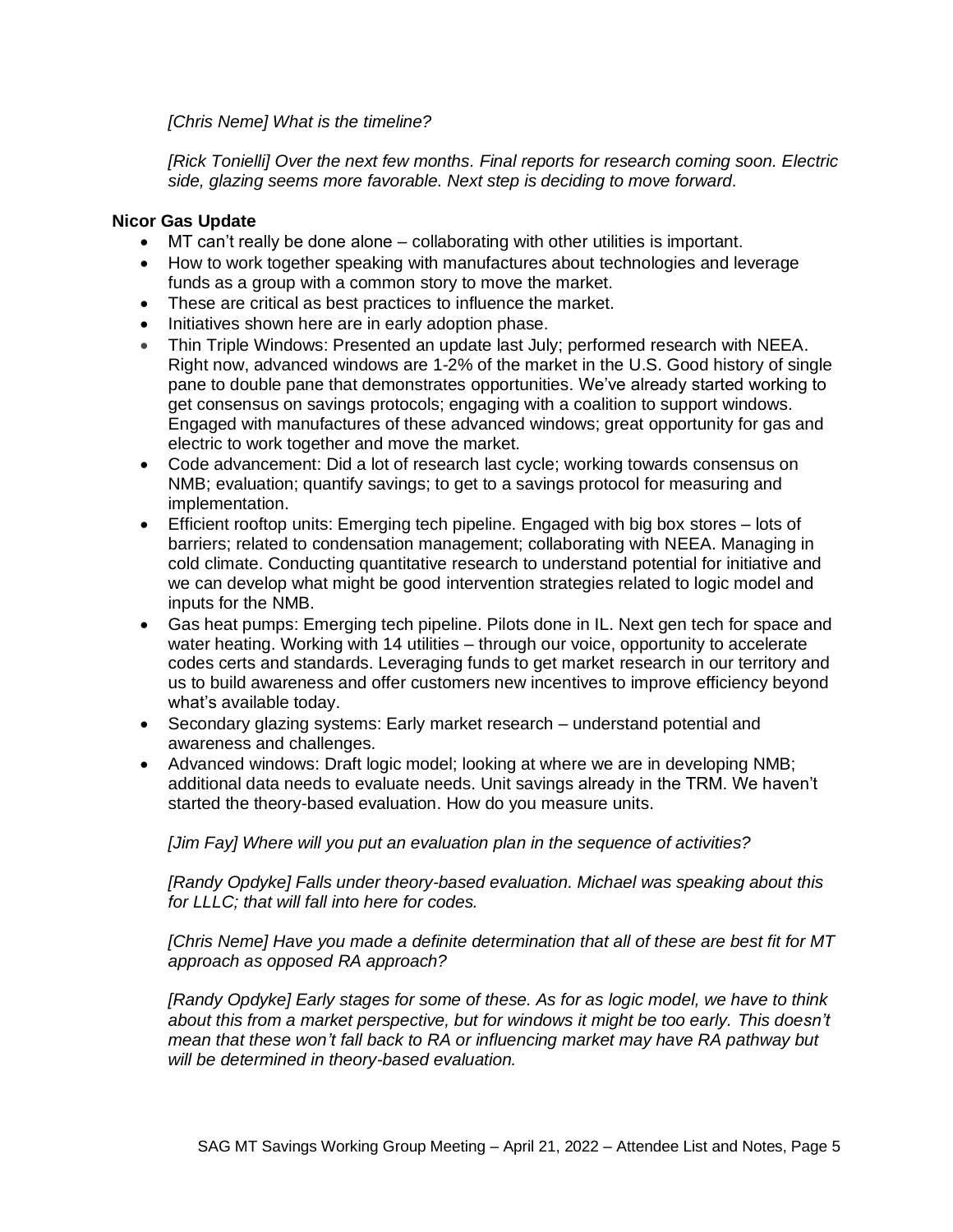#### **Peoples Gas and North Shore Gas Update**

- Codes: It's important to think of these as multiple initiatives. Accelerating adoption of these. Compliance and Building Performance Standards (BPS) are separate. Thanks to the resources in the previous triennial, data about New Construction (NC) market. Using that to inform analysis on MT initiatives. Although we lag behind in NC, code compliance is something that we'll continue pursuing.
- Same research also applies to the thin triple windows work. Right now, thin triple windows initiative narrowly focused on construction market. We are watching how this initiative progresses. Once the focus shifts to retrofit opportunities, then we'll look into more closely.

## **MT Savings Protocol Process Recommendation**

*Randy Opdyke, Nicor Gas*

MT Initiative Development Process and Products

• As we're going through the development process of MT initiatives, we believe there's some critical items here – so far, over the past several years, MT initiative starts from idea; collab efforts, R&D, nat'l picture, other utilizes or MT subcommittee and there's multiple phases before implementation. Under the TRM, there's some key frameworks that help us understand how we might do it MT perspective.

Reviewed Attachment C of the IL-TRM

- Attachment C provides a framework for counting, terminology, outlines best practices, defines theoretical framework and provides examples for how to allocate savings.
- TRM defers SAG MT Working Group to finalize initiative-specific MT savings protocol. Attachment C does not provide a process for reaching consensus on savings protocols; not specific for any initiative developed under MT framework.
- We would like to formalize a process to streamline activities as a group to reach consensus on MT savings protocols. We're grounded in MT best practices. Important that we would off lessons learned; where are today and how to get to consensus on protocols. We believe there's a defined process in our proposals. It's not linear and will vary buy initiative, but the initiative builds to inform us on how we are measuring and quantifying savings or implementing MT initiatives. There's a waterfall effect with these activities.
- Activities mean that utilities working together and evaluators to get a work product in a good state where we can clearly define component and give good status updates on each initiative. If each utility is doing multiple initiatives, important to know where we are with each and what's up next to come to Working Group.

Key Components in TRM Attachment C

- Logic model, confirming savings per unit and NMB.
- Think about intervention strategies before we can finalize logic model; share with Working Group to get comments as well. In relation to overall savings. Confirming savings per unit. We might need a TRM workpaper first; might have to do demos; then NMB – we need a lot of review potentially with  $3^{rd}$  party; MR data collected to understand potential NMB over time.
- All these are critical data components first tier of activities under framework of MT to help us for thinking about next level – key components of TRM.
- Next components related to theory-based evaluation and utilities getting credit for their intervention over multiple plan cycles.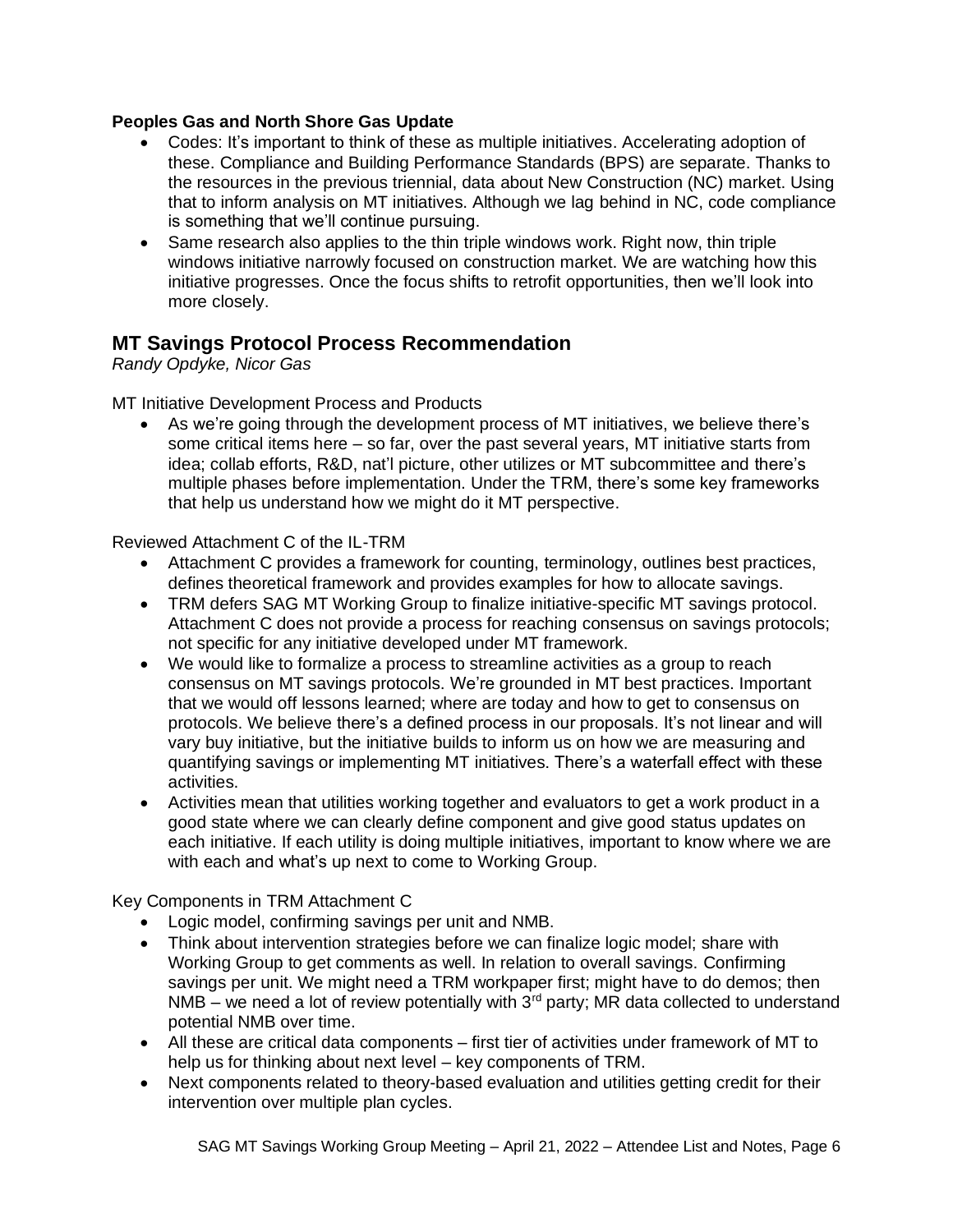• How do we account for savings across utilities? If defined up front; evaluators know how to evaluator, group gets to review; prepares for finalizing methodology and moving on with allocation.

Nicor Gas Recommendation: Suggest including this process framework in the TRM. We're not suggesting all of the steps are required for each MT initiative; it; a starting point to bring visibility and transparency, and to achieve consensus on initiative-specific MT savings protocols.

*[Jim Fay] On the process flow table; there are various points where we as utilities have to make a decision to go or not go forward with an MT concept. I'm assuming that at the end of all this is where the financial investment will be started; also a go or no-go decision at end of phase 1. Is this correct?*

*[Randy Opdyke] Yes. As you start to dig down in the research as we're going to through these are influential points that might not merit to savings over time or MT that's worth moving forward with.* 

*[Chris Neme] I reviewed with Nicor's team before the meeting today. I think there is value in the documentation of where we're at with different initiatives; enough moving parts that we're talking about that having a dashboard is a good idea. Less clear on what needs formal approval in the TRM as opposed to general agreement with how we'll track through a dashboard; not sure why formal TRM approval is needed, instead of agreement here to start using it.*

*[Randy Opdyke] Documenting something in the TRM related to this provides clarity. The TRM would provide the framework (i.e. we need the NMB before we can start determining how to count savings with evaluation tech; more or less to help with additional clarity). We're trying to track the critical components valuable to making consensus decisions.*

*[Jim Jerozal] We're trying to nail down a process. Each of these lines / steps are going to have lots of detail and engagement. The process is what we were focused on here. Relates back to history of MT – look at California. There was misalignment in savings protocols. If we can document this process well in Illinois, this is our blueprint and it becomes transparent. Entering this in the TRM would prevent what occurred in California.*

*[Chris Neme] I see value in fleshing out these steps. I want to be careful that we don't do this in a way that we force ourselves into a precise set of steps that don't align exactly with each initiative.* 

*[Jennifer Morris] There could be some flexibility incorporated in the language. Related to Chris' first question, other attachments in the TRM include a process (ex: Net to Gross Attachment).* 

*[Jim Jerozal] Agree with Chris – writing this in a way that provides flexibility.* 

*[Chris Neme] On the draft methodology – how is this different than the theory-based savings protocol?*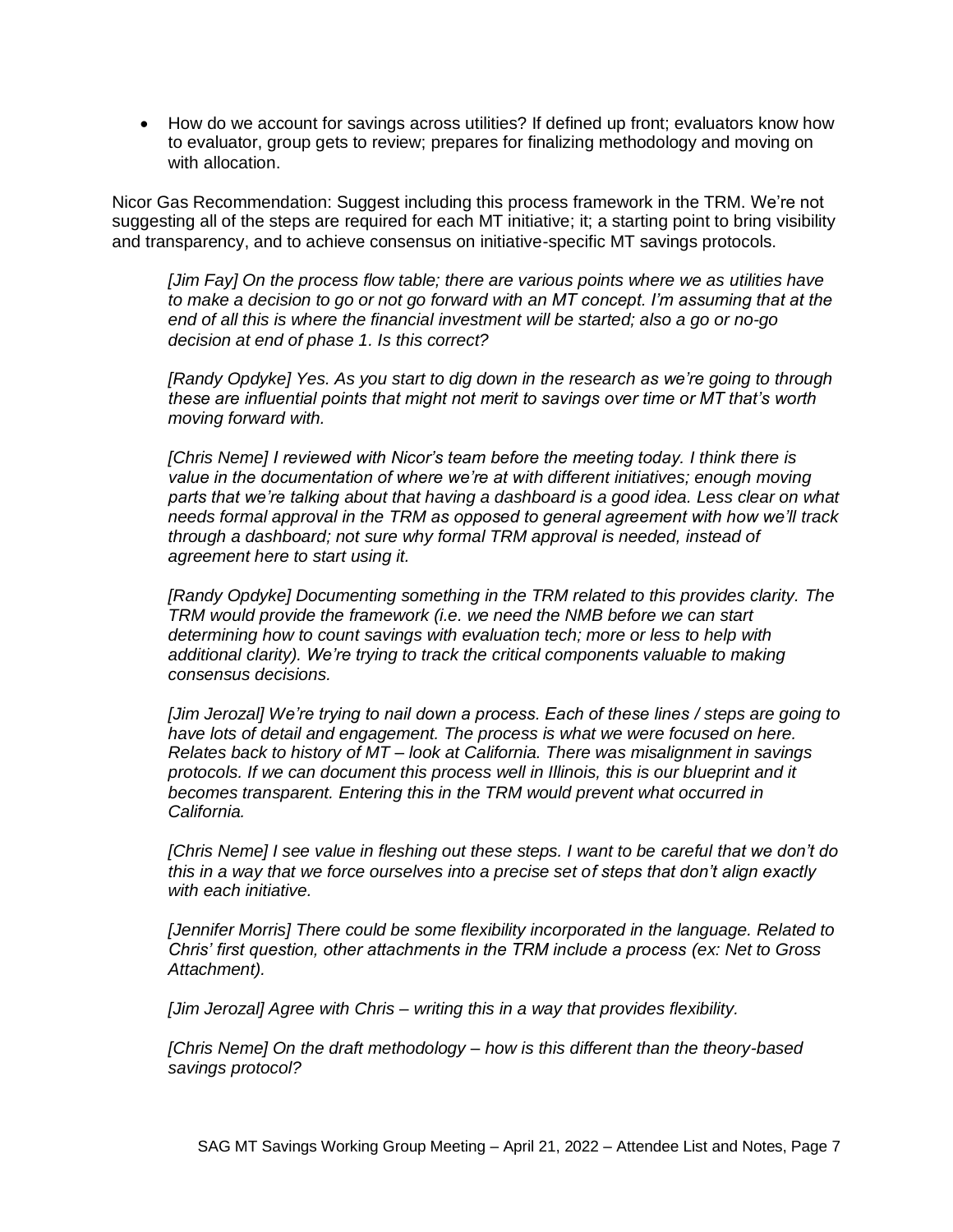*[Keegan Daugherty] This is an amendment we made following our conversation – specific evaluation plan would be made after a utility decides to move forward. Might be terminology cleanup in the final dashboard to ensure people are clear on definitions.* 

*[Rick Tonielli] Having been through this with the Retail Products Platform and codes and standards, it's clear that these two programs are very different. We're concerned about having to get nailed down to follow a prescriptive process. We see value in documentation, but the prescriptive element is concerning. Important to leave flexibility.* 

*[Randy Opdyke] I agree; there needs to be flexibility amongst initiatives. Intent is not to be overly prescriptive; intent is to outline a framework.* 

*[Rick Tonielli] It will be helpful to see the language for flexibility.* 

*[Randy Opdyke] Nicor Gas can draft language for review by end of May.*

*[Stacey Paradis] If this process is pursued and approved, what happens to potential programs already in progress?*

*[Jim Jerozal] If there's already an initiative underway, we don't necessarily need to start from step 1.* 

*[Jim Fay] I agree with Jim; we wouldn't do anything different right now in the current MT initiatives.* One of the things we've learned through the RPP, is following this kind of *process would help. All of this activity before the investment is made is meant to reduce risk of the investment. We found what we should have dealt with earlier in this process – following this process would help front-load the issues we're dealing with right now. Wouldn't do anything different with current programs we're managing, it would be helpful for future initiatives.* 

*[Jim Fay] What this is pointing out is that it's very beneficial to address all these issues before we get started. We're dealing with issues now that we should've dealt with before we got started. There is a significant amount of effort needed for MT programs vs RA programs. It's all being done upfront – before the first dollar is investments. It's correct in expecting that all of this work would be done up front for MT programs. But it is much different than RA programs.*

*[Jim Fay] As utilities, we need to understand the risk of our program investments. We don't know the risks until we finish the items [in blue table on slides]. When we compare investment in an MT program with the other competing investments we have, we don't know if it's the best investment until we complete these steps in blue.* 

*[Jim Jerozal] Agreed.* 

*[Jeff Harris] Can this exist as a process document on the SAG website vs in the TRM?*

*[Jim Jerozal] TRM is the gold standard. Locking this in with appropriate flexibility. I like the idea of using the tool of the TRM to avoid re-treading these issues.* 

*[Erin Daughton] What happens if consensus can't be reached?*

SAG MT Savings Working Group Meeting – April 21, 2022 – Attendee List and Notes, Page 8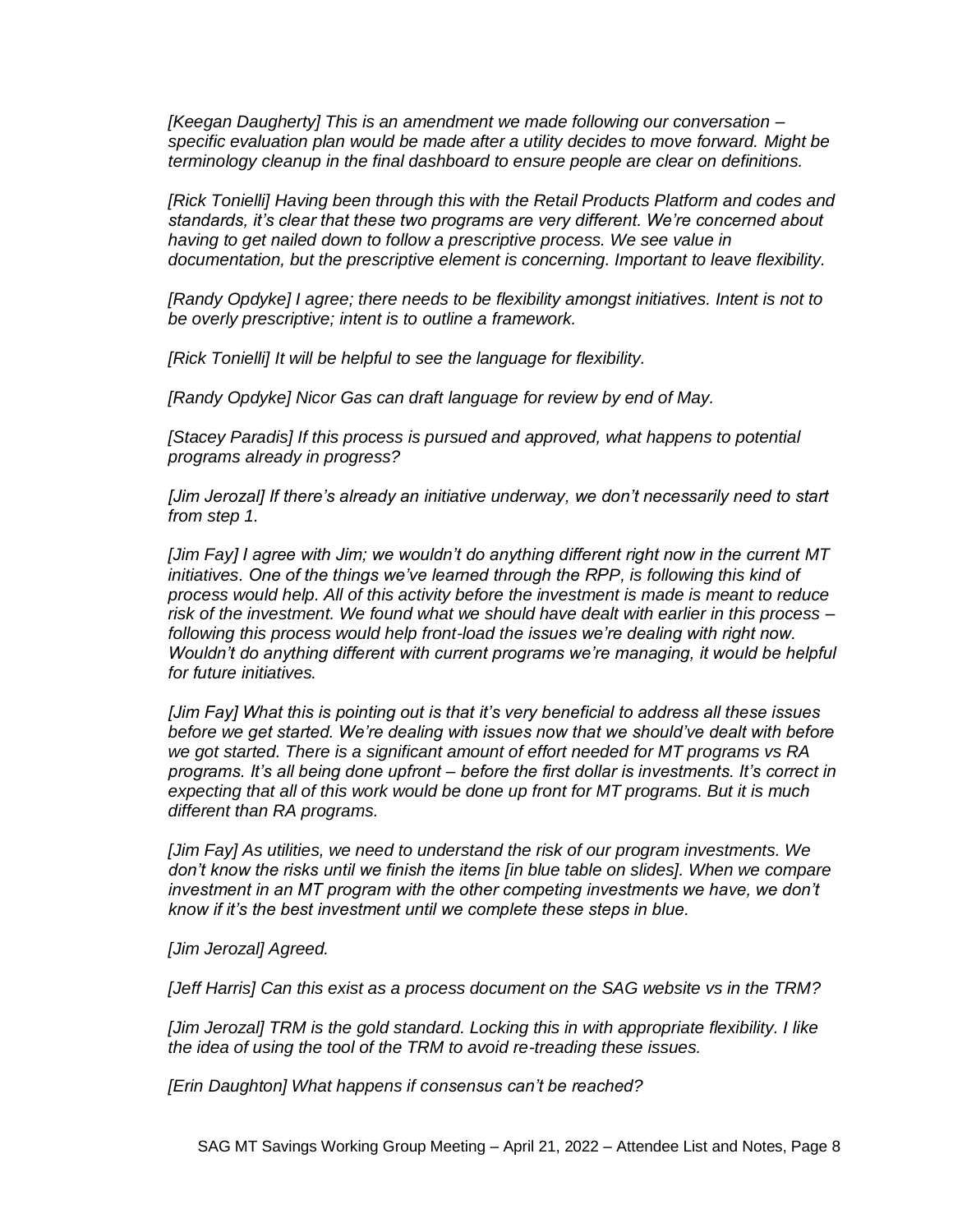*[Jim Jerozal] I think once we've more finalized the language, we can take a look at this scenario.* 

*[Erin Daughton] Requiring consensus at certain points is out of alignment with the SAG role – which is advisory and informative.* 

*[Jim Jerozal] I think we need to define consensus.*

*[Mark Milby] Agree with Erin, we want to avoid making this too rigid; I'm not sure I see the need to include this process in the TRM yet. We can see how this plays out for the first few initiatives. Advocate we consider Jeff's suggestion.* 

## **Code Advancement Update**

*Slipstream, MEEA, and Guidehouse*

- This presentation is a result of prior conversations and several rounds of feedback.
- Stretch energy codes and evaluation of MT initiative
- Most recent feedback received on previous version of evaluation pathways document. Want to discuss key points of feedback received.
- Background on policies can be found in previous slide decks.
- Lay a clear path for evaluators to follow and include in TRM.

Key Points Overview

- Use more market-focused language to avoid confusion
- Evaluation pathways document is separated by two activities policy advancement (supporting municipalities in adopting the statewide stretch code) and code compliance support (support complying with stretch code). Include definitions within these activities.
- Shared common language for MT policy advancement. Shared definitions for policy advancement.
- The statewide code without the stretch code is the baseline. We're saying that everyone would be on the baseline code if not for utility and non-utility advancement activities – baseline for "policy advancement".

Policy Advancement Illustration

• Certain municipalities will adopt the stretch code. Identify compliance rate for those munis. Net savings are base code baseline removed.

*[Jennifer Morris] The base code baseline defined as the statewide code?*

*[Keith Downes] The baseline is what's happening if the statewide base code is in place.* 

*[Chris Neme] Reiterate for clarity: the GTP is the difference between the level of energy consumption of every building that builds exactly to statewide code and level of consumption had every building been built to exactly to the statewide stretch code in every municipality. Only a portion of municipalities adopt the stretch codes – this is a portion of GTP. Confused by "Net Savings" – in this case, presented by average construction in a non-stretch code municipality would be better than stretch code.* 

*[Keith Downes] It could be bigger as well due to compliance. It could be greater or smaller than the "Actual Market Savings."*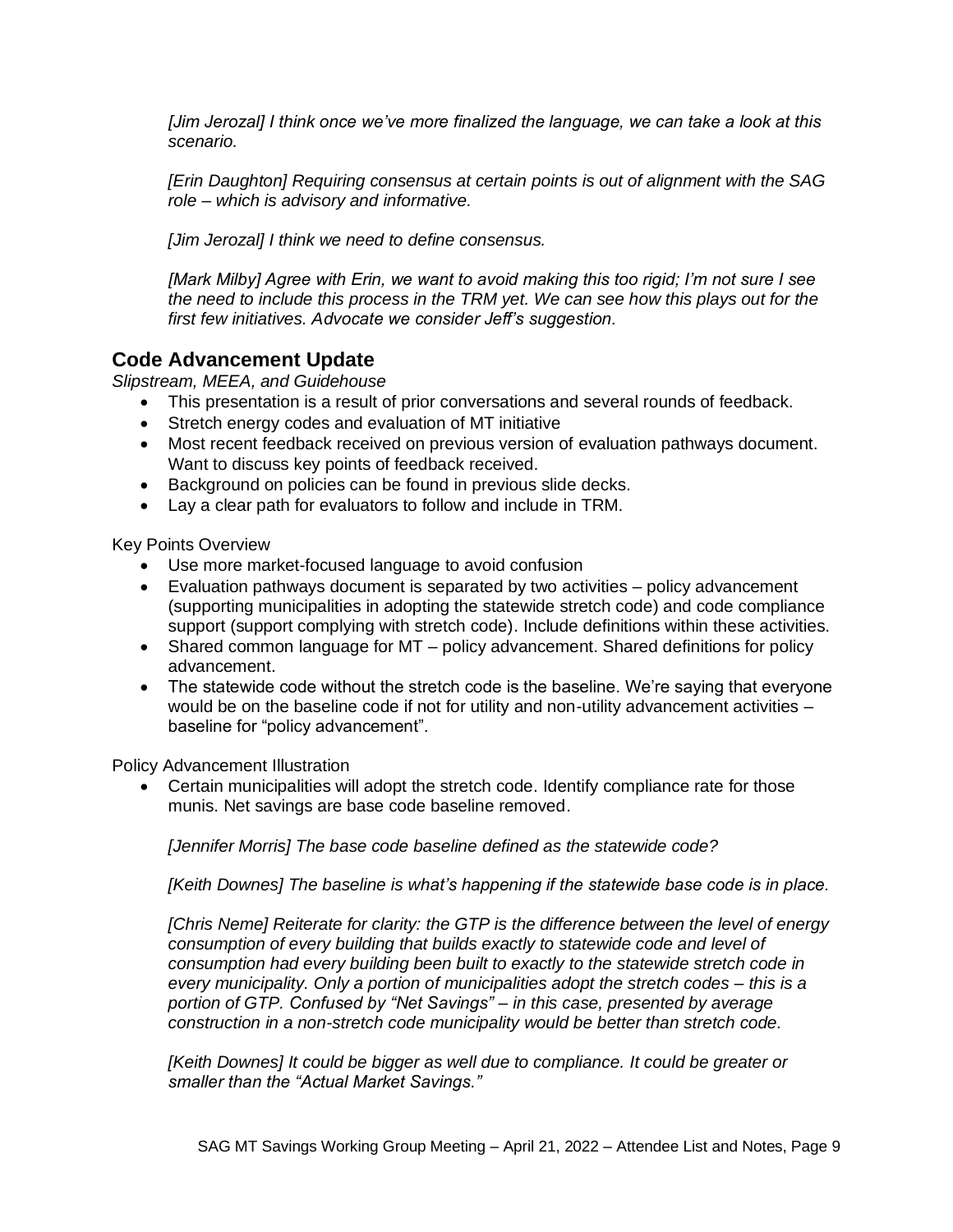Policy Advancement Illustration – Equation

• We also received feedback about attribution and its definition. In this case, attribution means actual impact that utility had in advancing policy. We've struggled in this area – we won't know what this is until after a policy has passed. We tried to figure out a way to understand that estimation for utilities to understand.

Definitions for Compliance Support; Stretch Code Compliance Support Illustration

- "Stretch code adopted municipalities" = savings left due to lack of compliance
- Savings left due to lack of compliance (dark blue area) get shared among utilities
- We also want to make sure we incorporate stretch code compliance baseline.

Cyclical Nature of Codes and MT Initiative

- Stretch code cycle is every three years; for CEJA, first cycle is shorter than every subsequent cycle.
- We recommend that certain evaluation aspects could be done on a regular basis
- When does utility influence start? Activities can start now
- When utility support ends? Utilities can continue to count savings for policy advancement, count long-lived effects. (How long is up for discussion). Whereas code compliance support ends upon end of utility compliance support.

*[Jennifer Morris] If the utilities have good code compliance programs and municipalities are trained, and they stop because municipalities are adequately supported, do utilities claim savings according to policy advancement?*

*[Keith Downes] That contributes to policy advancement; you're not subtracting off a low compliance rate, instead that pie grows.* 

[Jeannette LeZaks] This data would be reviewed by a Delphi panel.

Illustration of Utility Influence and Evaluation of Policy Advancement and Code Support

• One of the key points related to stretch code targets – municipality could adopt the first stretch code and may not update and adopt a future code. There will be continued effort from utilities for municipalities to adopt new codes.

*[Jennifer Morris] Clarification – municipalities are allowed to adopt stretch code and declare adoption of ALL future codes?*

*[Alison Lindburg] Yes, they could do this.*

*[Jennifer Morris] Is there a risk that builders try to pull municipalities adopt future codes, even if they declare they will adopt all future codes in the ordinance?*

*[Alison Lindburg] Yes. This is why the compliance support is a key piece; builders need to see that it's doable.* 

What is the evaluator's role?

• Evaluator can't do anything until the code is adopted by a municipality. (Step 1) Estimation that can happen, however. Deemed level of compliance and deemed base code baseline. Deemed value would apply to evaluation after they are agreed upon.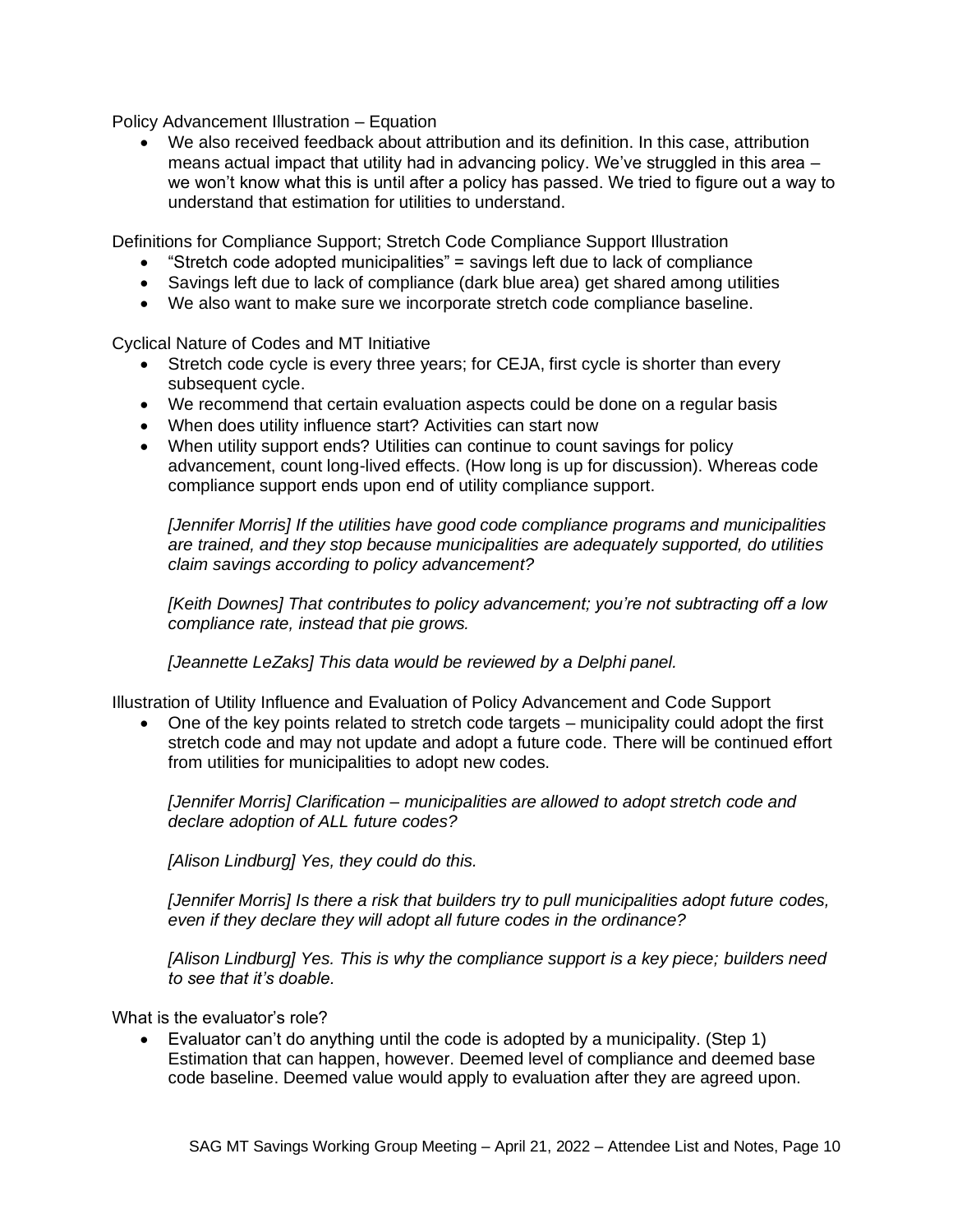• Ensure the numbers are correct. Slipstream and MEEA are in conversation with utilities about gathering this data and doing an evaluation.

*[Rita Siong] Would the evaluator be responsible for organizing the Delphi panel?*

*[Jeannette LeZaks] Yes. The Delphi panel should be anonymous, convened by evaluator.* 

*[Keith Downes] Credentials given including education levels but not identified, I.e. organizations they work for.* 

Similar process for code support programs. Addressed frequency of compliance studies.

- Recommend a compliance study every 6 years. Inform compliance rates.
- Referring to process figures; we can lock in some deemed values in the green box at the beginning of the cycle. Then, for evaluated savings, there's a cost to finalizing numbers and missing data. This is based on how quickly you want to evaluate savings. If you want to do it annually, higher cost. Once per code cycle is another option.

*[Ted Weaver] Is there something that happens in between? Measure something, lock in a piece of algorithm?*

*[Keith Downes] Let's take the policy advancement scenario. What we can do up front is what is deemed, what compliance would be. Deem what the compliance rate and base code baseline would be. Delphi panel may say that baseline improves year to year. If we can estimate all the other factors (i.e. based on experience or from other states). What we can't do is determine exactly which munis will adopt the stretch code, when are they going to adopt it, what are the actual actions that people have done to get a higher attribution score. We can figure out how many buildings have been built; what has been done to pass stretch codes, but we can't evaluate till we get to that point.* 

*[Jennifer Morris] It seems like the only thing that would be known is the bill rate.* 

*[Keith Downes] Yes, once you've been able to assess what's gone into the attribution scores.* 

*[Ted Weaver] It seems like you deem a number of things. Measure which munis joined, how many buildings get built.* 

*[Keith Downes] As munis start joining, you have to do a study to determine attribution score for each utility.* 

*[Ted Weaver] That would come after two to three years?*

*[Keith Downes] You can do it earlier; as soon as a code is adopted. Let's say a muni joined years later. You wouldn't know what their attribution score is until they passed it.* 

*[Ted Weaver] It seems like the attribution is a piece of NTG, with those, we don't look back at everything. We look back to assess the effectiveness and apply to next year. We could determine some of these values.*